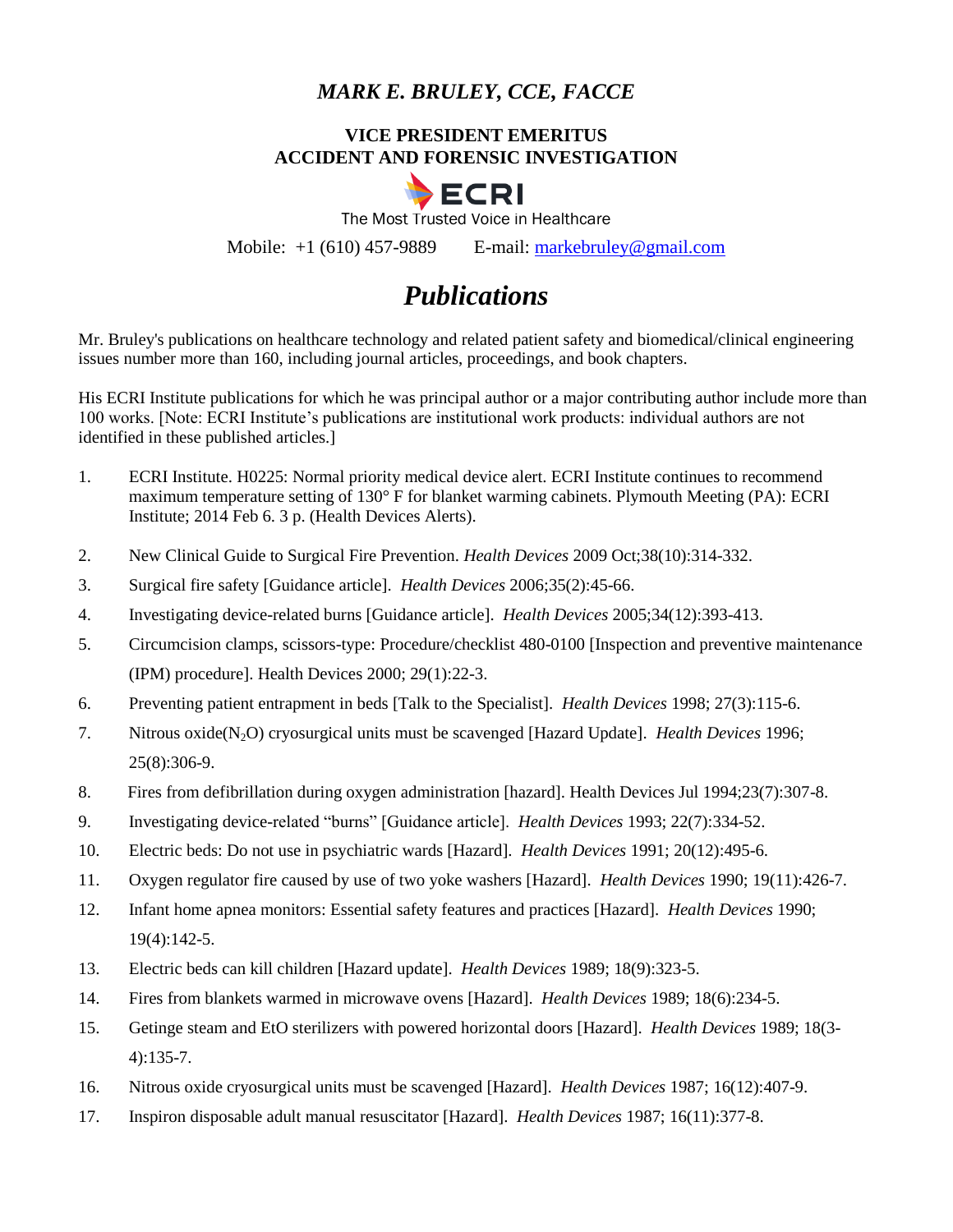- 18. Defibrillation in oxygen-enriched evironments [hazard]. Health Devices Mar-Apr 1987;16(3-4):113.
- 19. Electric beds can kill children [Hazard]. *Health Devices* 1987; 16(3-4):109-110.
- 20. Hall Surgairtome pneumatic drills [Hazard]. *Health Devices* 1986; 15(12):338.
- 21. Amsco cart washers [Hazard]. *Health Devices* 1986; 15(12):335.
- 22. Should hospitals repair cryosurgical units? *Health Devices* 1986; 15(12):332.
- 23. Ambulance fires: A hazard of heavy use. *Health Devices* 1986; 15(12):327.
- 24. Amedco electric hospital beds, Models 3, 4, 2102, 2103, 2104, and 6830 [Hazard]. *Health Devices* 1986; 15(11):317.
- 25. Air embolism from (Haemonetics Cell Saver III) autotransfusion units [Hazard]. *Health Devices* 1986; 15(7):210.
- 26. OR fires: Preventing them and putting them out. *Health Devices* 1986; 15(5):132.
- 27. Surgical lights [User Experience Network]. *Health Devices* 1986; 15(1):23.
- 28. Inspiron disposable volume ventilator breathing circuits catalog no. 003282 [Hazard]. *Health Devices* 1983; 12(12):319-20.
- 29. Electric beds and the pediatric patient [Hazard]. *Health Devices* 1983; 12(8):203-7.
- 30. Electric beds in pediatric areas [Update]. *Health Devices Alerts* 1983 Apr 22.
- 31. Inappropriate use of oxygen to inflate or power medical devices [Hazard]. *Health Devices* 1982; 12(2):54-5.
- 32. Pneumatic tourniquets used for regional anesthesia [Hazard]. *Health Devices* 1982; 12(2):48-9.
- 33. Electric beds in pediatric areas. *Health Devices* 1982; 11(11):302.
- 34. Polyurethane foam pads banned in Boston ECRI asks: Where's the fire? *Health Devices* 1982; 11(10):263*ff*.
- 35. OR fires don't need flammable anesthetics [Poster]. *Health Devices* 1982; 11(7):207.
- 36. OR fires: Preventing them and putting them out. *Health Devices* 1982; 11(7):207.
- 37. Foster reversible orthopedic bed [Hazard]. *Health Devices* 1982; 11(3-4):118-9.
- 38. Case study: An accident involving a washer-sterilizer. [Incident reporting and investigation] *Hospital Risk Control* 1982 Jun:A-8.2.
- 39. Defibrillator paddles on MRL Porta-Pak 80 and Model 450SL defibrillator/monitors [Hazard]. *Health Devices* 1981; 11(1):70-1.
- 40. Accidental skin injury: Recognition and prevention. [Incident reporting and investigation]. *Hospital Risk Control* 1981 Nov:B-9.4.
- 41. Accidental skin injury: Incident investigation and questionnaire. [Incident reporting and investigation]. *Hosp Risk Control* 1981 Nov:A-81.
- 42. Deseret Angiocath catalog no. 2878 [Hazard]. *Health Devices* 1981; 10(12):298.
- 43. Specialty beds require special attention. [Special clinical services]. *Hospital Risk Control* 1981 Sep:B-8.2
- 44. IVAC Models 530 and 531 infusion pumps [Hazard]. *Health Devices* 1981; 10(11):279.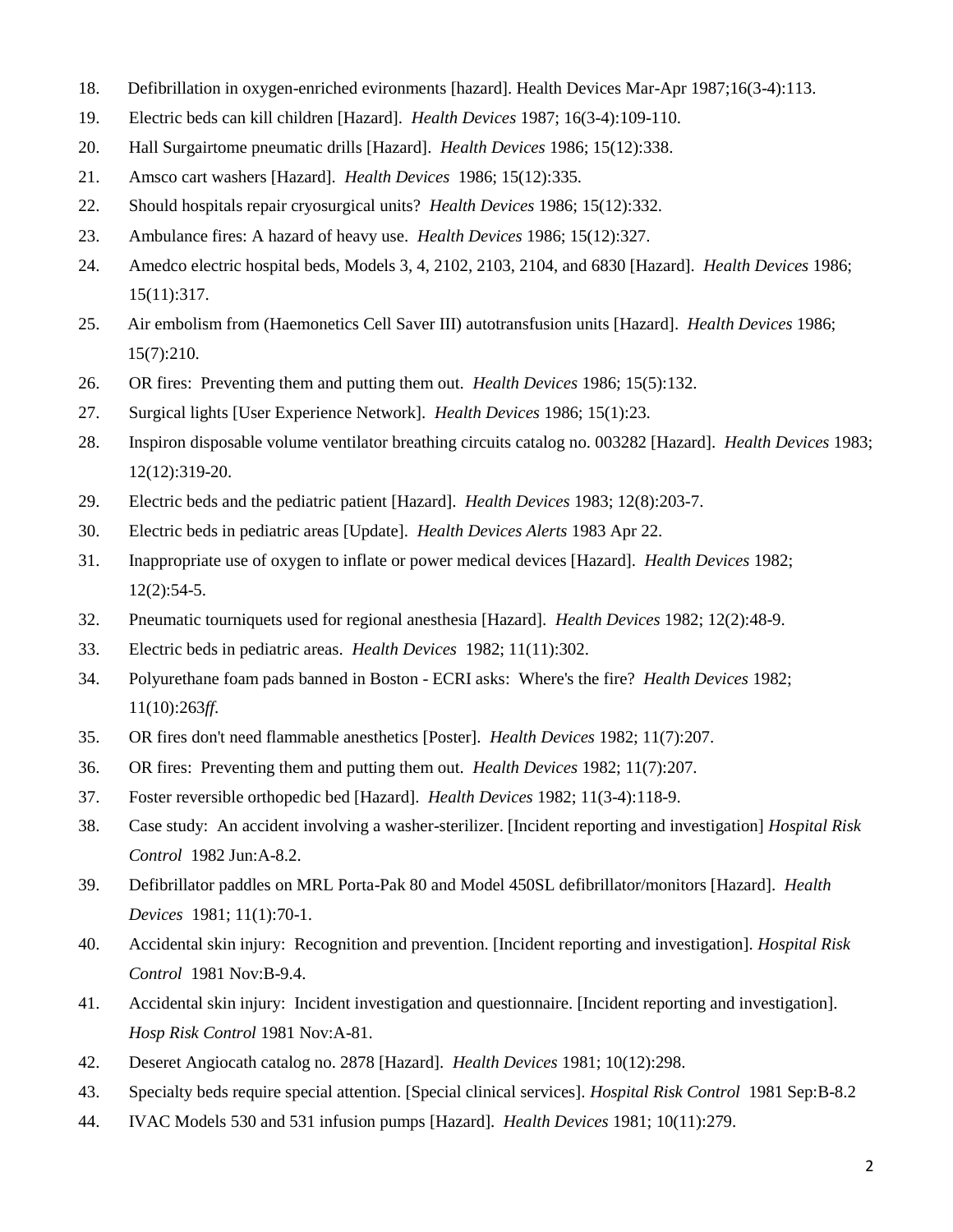- 45. American V. Mueller coagulation forceps [Hazard]. *Health Devices* 1981; 10(10):256.
- 46. Waterloo Model CBB-2 cardiac boards [Update]. *Health Devices* 1981; 10(10):246.
- 47. Waterloo Model CBB-2 cardiac boards [Hazard]. *Health Devices* 1981; 10(9):224.
- 48. Clinitron flotation therapy beds [Hazard]. *Health Devices* 1981; 10(8):200.
- 49. Ohio Hope II resuscitators [Hazard]. *Health Devices* 1981; 10(8):199-200.
- 50. Inflating surgical pneumatic tourniquets. *Health Devices* 1981; 10(8):197.
- 51. Sarns sternal saw [Hazard]. *Health Devices* 1981; 10(6-7):175.
- 52. Roto-Rest Mark I Kinetic treatment tables [Hazard]. *Health Devices* 1981; 10(6-7):171-2.
- 53. NDM ECG monitoring cables used on Stat Scope monitors [Hazard]. *Health Devices* 1981; 10(6-7):173-4.
- 54. Datascope Model 692 defibrillator paddles [Hazard]. *Health Devices* 1981; 10(6-7):171-2.
- 55. Diatek electronic thermometer probe covers [Hazard]. *Health Devices* 1981; 10(5):127.
- 56. Fenwal blood warmers [Hazard]. *Health Devices* 1981; 10(4):100.
- 57. Air embolism during angiographic injection [Hazard]. *Health Devices* 1981; 10(3):126.
- 58. Misuse of Aerway disposable nebulizer cups [Hazard]. *Health Devices* 1981; 10(3):76.
- 59. Borg-Warner Model 66 birthing bed [Hazard]. *Health Devices* 1981; 10(3):73-4.
- 60. X-ray detectable surgical sponges [Hazard]. *Health Devices* 1980; 10(2):52.
- 61. Weck and MPI pregelled disposable electrosurgical dispersive electrodes [Update]. *Health Devices* 1980; 10(2):51.
- 62. Stryker CircleBed and Wedge Turning Frame [Hazard]. *Health Devices* 1980; 10(1):27.
- 63. Weck and MPI pregelled disposable electrosurgical dispersive electrodes [Hazard]. *Health Devices* 1980;  $10(1):25-6.$
- 64. Help prevent skin injury [Poster]. *Health Devices* 1980; 9(12):313.
- 65. Skin injury in the OR and elsewhere [Hazard]. *Health Devices* 1980; 9(12):312-7.
- 66. AMI and Medi-Pak paddle pads [Hazard]. *Health Devices* 1980; 9(10-11):292.
- 67. Concept Accu-Temp disposable cautery units [Hazard]. *Health Devices* 1980; 9(10-11):291.
- 68. Inspecting electric beds in special care areas. *Health Devices* 1980; 9(10-11):283.
- 69. Bourns Bear I adult volume ventilators [Hazard]. *Health Devices* 1980; 9(9):244.
- 70. Cavitron radiant warmers, IW-10 series [Hazard]. *Health Devices* 1980; 9(8):212.
- 71. Babybird ventilators and Airbird resuscitators [Hazard]. *Health Devices* 1980; 9(8):211-2.
- 72. Inspiron disposable one-way valves [Hazard]. *Health Devices* 1980; 9(8):210-1.
- 73. Air Shields drainage system; operator error and misuse [Hazard]. *Health Devices* 1980; 9(7):188.
- 74. Siphon has cylinders and cryosurgical units [Hazard]. *Health Devices* 1980; 9(7):187.
- 75. Cobe Centry 2 hemodialysis machine [Hazard]. *Health Devices* 1980;9(7):186.
- 76. Nitrous oxide exhausted from cryosurgical units [Update]. *Health Devices* 1980; 9(7):180.
- 77. Cameron-Miller bipolar laparoscopy forceps, Models 80-7527 and 80-7545 [Hazard]. *Health Devices* 1980; 9(6):164.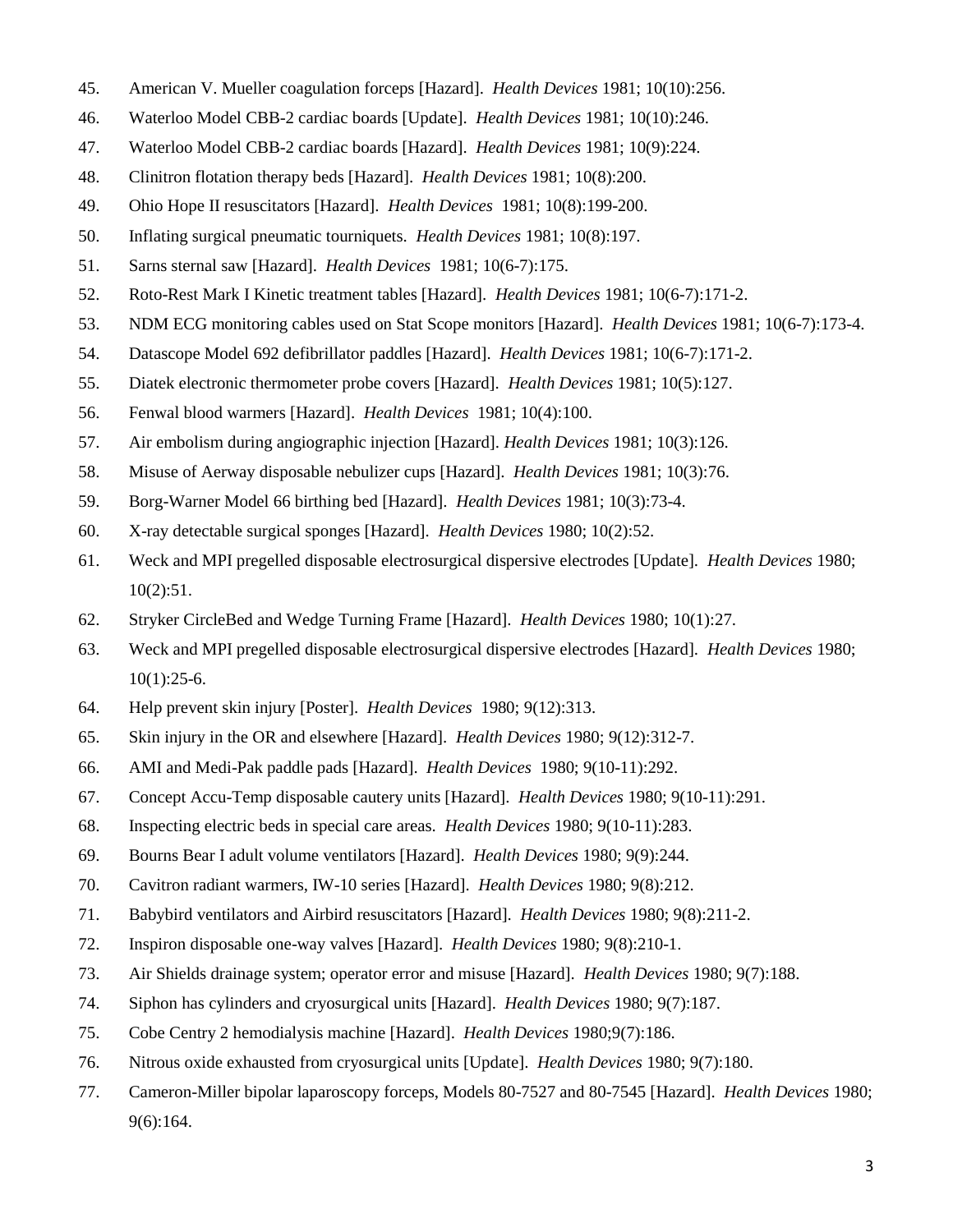- 78. Medtronic Model 6705 bipolar pacemaker catheter [Hazard]. *Health Devices* 1980; 9(6):163-4.
- 79. Datascope Model M/D3 defibrillator/monitor [Hazard]. *Health Devices* 1980; 9(6):162.
- 80. MRL Models MD520, MDR521, and MDR520 ECG monitors [Hazard]. *Health Devices* 1980; 9(4-5):131.
- 81. Fires during surgery of the head and neck area [Hazard]. *Health Devices* 1979; 9(2):50-2.
- 82. Misuse of Ohio non-immersion heaters [Hazard]. *Health Devices* 1979; 9(1):23.
- 83. Gendron wheeled stretchers [Hazard]. *Health Devices* 1979; 9(1):22.
- 84. Nitrous oxide exhausted from cryosurgical units [Update]. *Health Devices* 1979; 9(1):9.
- 85. Nitrous oxide exhausted from cryosurgical units [Hazard]. *Health Devices* 1979; 8(12):293-4.
- 86. Carrom electric beds [Hazard]. *Health Devices* 1979; 8(10-11):257.
- 87. Stryker wheeled stretchers [Hazard]. *Health Devices* 1979; 8(4):97.
- 88. Electric heating pads in hospitals. *Health Devices* 1978; 8(2):40.
- 89. Water mattresses on electric beds. *Health Devices* 1978; 7(11):290.
- 90. EMT traction splint [Update]. *Health Devices* 1978; 7(10):260.
- 91. Falls from beds. *Health Devices* 1978; 7(6-7):166-7.
- 92. Electrical safety of electric beds. *Health Devices* 1978; 7(6-7):152-3.
- 93. Electric beds [Evaluation]. *Health Devices* 1978; 7(6-7):147-72.
- 94. Borg-Warner hospital beds [Hazard]. *Health Devices* 1978; 7(5):144.
- 95. Electric blankets in hospitals. *Health Devices* 1978; 7(3):90.
- 96. Anti-shock trousers may support life [Poster]. *Health Devices* 1977; 6(10-11):275.
- 97. Anti-shock trousers [Evaluation]. *Health Devices* 1977; 6(10-11):265-77.
- 98. Emergency traction splints [Evaluation]. *Health Devices* 1977; 6(8):184-94.
- 99. Defibrillation on a water mattress. *Health Devices* 1977; 6(5):122.
- 100. Orthopedic litters [Evaluation]. *Health Devices* 1976; 5(10):239-45.

## *[For the following ECRI Institute publications Mr. Bruley was one of the major*

#### *contributing authors (limited to 1990-present.]*

- 101. Alternate-Site Burns from Improperly Seated or Damaged Electrosurgical Pencil Active Electrodes. Health Devices 2012 Oct; 41(10):334. See also: Health Devices Alerts 2012 Sep 11; Accession No. H0177.
- 102. ECRI Institute. Retained foreign objects: it's not the robot's fault. Plymouth Meeting (PA): ECRI Institute PSO; 2012 May 31. 3 p. (Patient Safety E-lerts).
- 103. Internal wire breakage in reusable electrosurgical active electrode cables may cause sparking and surgical fires [hazard]. *Health Devices* 2009 (Jul); 38(7): 228-9.
- 104. ECRI Institute revises its recommendations for temperature limits on blanket warmers [hazard update]. *Health Devices* 2009 (Jul); 38(7): 228-9.
- 105. Using the wrong size surgical stapler cartridge can injure patients [hazard]. Health Devices 2009 Apr; 38(4): 120-30.
- 106. High-speed surgical drills may overheat and cause burns. *Health Devices* 2008 July;37(7):213-215.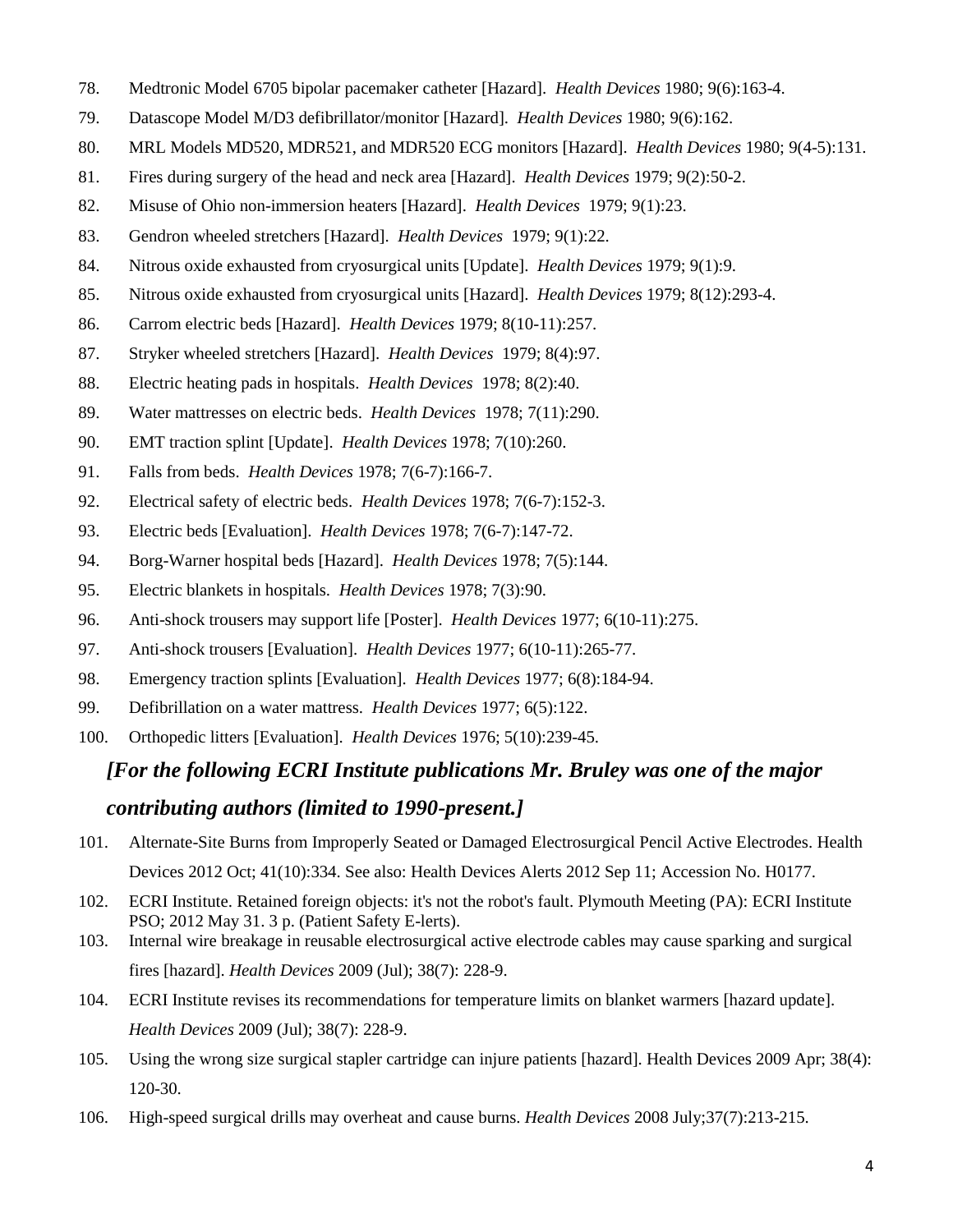- 107. Limiting temperature settings on blanket and solution warming cabinets can prevent patient burns. *Health Devices* 2005 May;34(5):168-171.
- 108. Limiting temperature settings on blanket and solution warming cabinets can prevent patient burns. *Health Devices* 2005 May;34(5):168-171.
- 109. Preventing burns and fires caused by high-powered light sources [hazard report]. Health Devices 2005 Sep;34(9):325-6.
- 110. A clinician's guide to surgical fires: how they occur, how to prevent them, how to put them out [guidance article]. *Health Devices* 2003; 32(1):5-24.
- 111. Before a surgical stapler fails [guidance article]. *Health Devices* 2001;30(9-10):370-371.
- 112. Trocars: New data on safety and selection [Guidance update]. *Health Devices* 2000;29(2-3):67-71.
- 113. Alternate-site burns from improperly seated electrosurgical pencil active electrodes [hazard] *Health Devices* 2000 Jan;29(1):24-7.
- 114. Fire blankets in the OR? [talk to the specialist]. *Health Devices* 1999;28(11):469.
- 115. Surgical fire hazards of alcohol [talk to the specialist]. *Health Devices* 1999;28(7):286.
- 116. Routine inspection needed for scissors-type circumcision clamps [Hazard]. *Health Devices* 1999; 28(3):115- 6.
- 117. Sparking from and ignition of damaged electrosurgical electrode cables [hazard report]. *Health Devices* 1998;27(8):301-3.
- 118. Fire hazard created by the misuse of DuraPrep solution [hazard report]. *Health Devices* 1998;27(11):400-2.
- 119. Trocars: Safety and Selection [Guidance article]. *Health Devices* 1998;27(11):376-399.
- 120. Medical device problem reporting for the betterment of healthcare. *Health Devices* 1998;27(8):277-292.
- 121. Lesions and shocks during iontophoresis [hazard]. *Health Devices* Mar 1997;26(3):123-5.
- 122. Incompatibility of different brands of Gomco-Type circumcision clamps [Hazard]. *Health Devices* 1997;  $26(2):76-7.$
- 123. Electrosurgical airway fires still a hot topic [Hazard Update]. *Health Devices* 1996; 25(7):260-2.
- 124. Selecting fire extinguishers for the operating room [talk to the specialist]. *Health Devices* 1996;25(7):261, 263.
- 125. Modified testing procedure for manual resuscitators to minimize the risk of barotrauma resulting from a malfunctioning exhalation valve [hazard report]. *Health Devices* 1995;24(11):476-7.
- 126. Fiberoptic illumination systems and the risk of burns or fire during endoscopic procedures. *Health Devices* 1995;24(11):457-9.
- 127. Amputations with use of adult-size scissors-type circumcision clamps on infants [Hazard]. *Health Devices* 1995; 24(7):286-7.
- 128. Fires from oxygen use during head and neck surgery [hazard report]. *Health Devices* 1995;24(4):155-7.
- 129. Final Report: Medical Device Reporting Under the SMDA: A Guide for Healthcare Facilities and Manufacturers. Plymouth Meeting (PA): ECRI; 1996.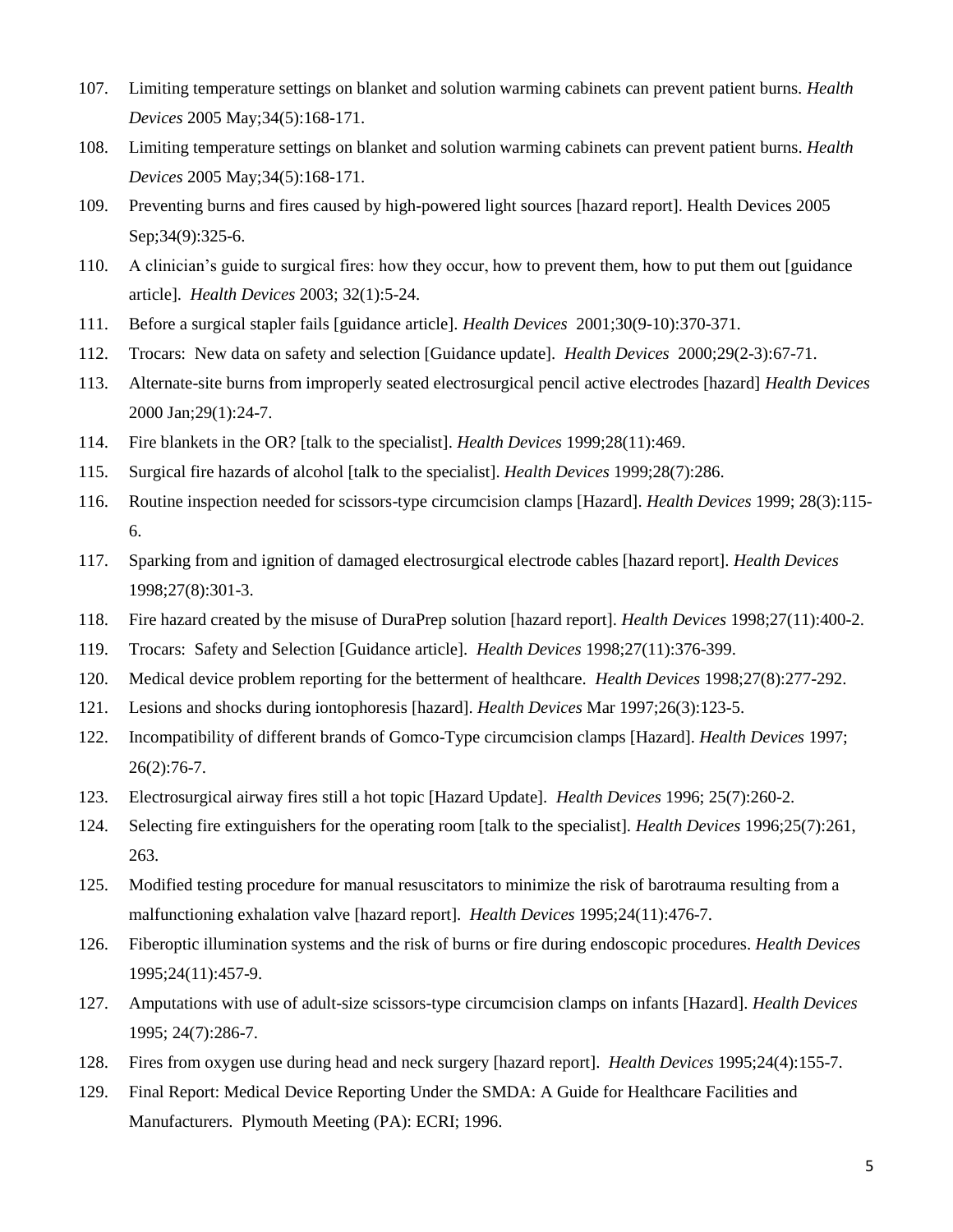- 130. Damaged Allied Healthcare Products Gomco circumcision clamp. Health Devices 1993 Mar; 22(3):154-5.
- 131. The patient is on fire! A surgical fires primer [Guidance article]. *Health Devices* 1992; 21(1):19-34.
- 132. Special Report: Medical Device Reporting Under the SMDA: A Guide for Healthcare Facilities. Plymouth Meeting (PA): ECRI; 1991.
- 133. Electric beds [Evaluation]. *Health Devices* 1986 Nov;15(11):299-318.

### *Articles, Proceedings, and Book Chapters in Other Publications*

- 134. Bruley ME, Arnold TV, Finley E, Deutsch ES, Treadwell RT. Surgical fires: decreasing incidence relies on continued prevention efforts. PA Patient Saf Advis 2018 Jun 15(2). [cited 2018 Jun 26]. Available from Internet: [http://patientsafety.pa.gov/ADVISORIES/Pages/201806\\_SurgicalFires.aspx](http://patientsafety.pa.gov/ADVISORIES/Pages/201806_SurgicalFires.aspx) or [http://patientsafety.pa.gov/ADVISORIES/documents/201806\\_SurgicalFires.pdf.](http://patientsafety.pa.gov/ADVISORIES/documents/201806_SurgicalFires.pdf)
- 135. Bruley ME. Challenges in Preventing Electrical, Thermal, and Radiation Injuries. In: Sanchez JA, Barach P, Johnson JK, Jacobs, JP, editors. Surgical patient care: Improving safety, quality and value. Section III: Perioperative Quality and Patient Safety, Chapter 31. New York: Springer Science+Business Media; 2017. Abstract available from Internet: https://rd.springer.com/chapter/10.1007/978-3-319-44010-1\_31.
- 136. Robert C. Bosack RC, Bruley ME, VanCleave AM, et al. Patient fire during dental care: A case report and call for safety. J Amer Dental Assoc 2016 (in press).
- 137. Conner RL, Bruley ME, Lavanchy C, Horvath GM. Clinical Issues: Blanket warming cabinet temperature settings. AORN J 2014 Aug;100(2): 218-222. [cited 13 August 2014.] Available from Internet: [http://www.aornjournal.org/article/S0001-2092\(14\)00541-9/fulltext#sec4.](http://www.aornjournal.org/article/S0001-2092(14)00541-9/fulltext#sec4)
- 138. Stoelting RK, Feldman JM, Cowles CE, Bruley ME. Surgical fire injuries continue to occur—prevention may require more cautious use of oxygen. APSF Newsletter 2012; 26:41–43. [cited 2013 Sep 14]. Available from Internet: [http://www.apsf.org/newsletters/html/2012/winter/01\\_firesafety.htm.](http://www.apsf.org/newsletters/html/2012/winter/01_firesafety.htm)
- 139. Clarke JR, Bruley ME. Surgical fires: Trends associated with prevention efforts. Pennsylvania Patient Safety Advisory 2012 Dec; 9(2): 130-5. [cited 2012 Dec 12]. Available from Internet: [http://patientsafety.pa.gov/ADVISORIES/Pages/201212\\_130.aspx.](http://patientsafety.pa.gov/ADVISORIES/Pages/201212_130.aspx)
- 140. Anesthesia Patient Safety Foundation. Prevention and Management of Operating Room Fires. DVD video. Prod. ECRI Institute for the Anesthesia Patient Safety Foundation. 2010. [cited 2010 April 9]. Available from Internet: [http://www.apsf.org/resources\\_video.php.](http://www.apsf.org/resources_video.php) 18 min.
- 141. Henriksen K, Oppenheimer C, Leape LL, Hamilton K, Bates DW, Sheridan S,Bruley ME, Gaba DM, Wears RL, Schyve PM. Envisioning Patient Safety in the Year 2025: Eight Perspectives. In: Henriksen K, Battles JB, Keyes MA, Grady ML, editors. Advances in patient safety: New directions and alternative approaches. Vol. 1, Assessment. AHRQ Publication No. 08-0034-1. Rockville, MD: Agency for Healthcare Research and Quality; August 2008. [cited 2008 Sep 25]. Available from Internet: [http://www.ahrq.gov/downloads/pub/advances2/vol1/Advances-Henriksen\\_104.pdf.](http://www.ahrq.gov/downloads/pub/advances2/vol1/Advances-Henriksen_104.pdf)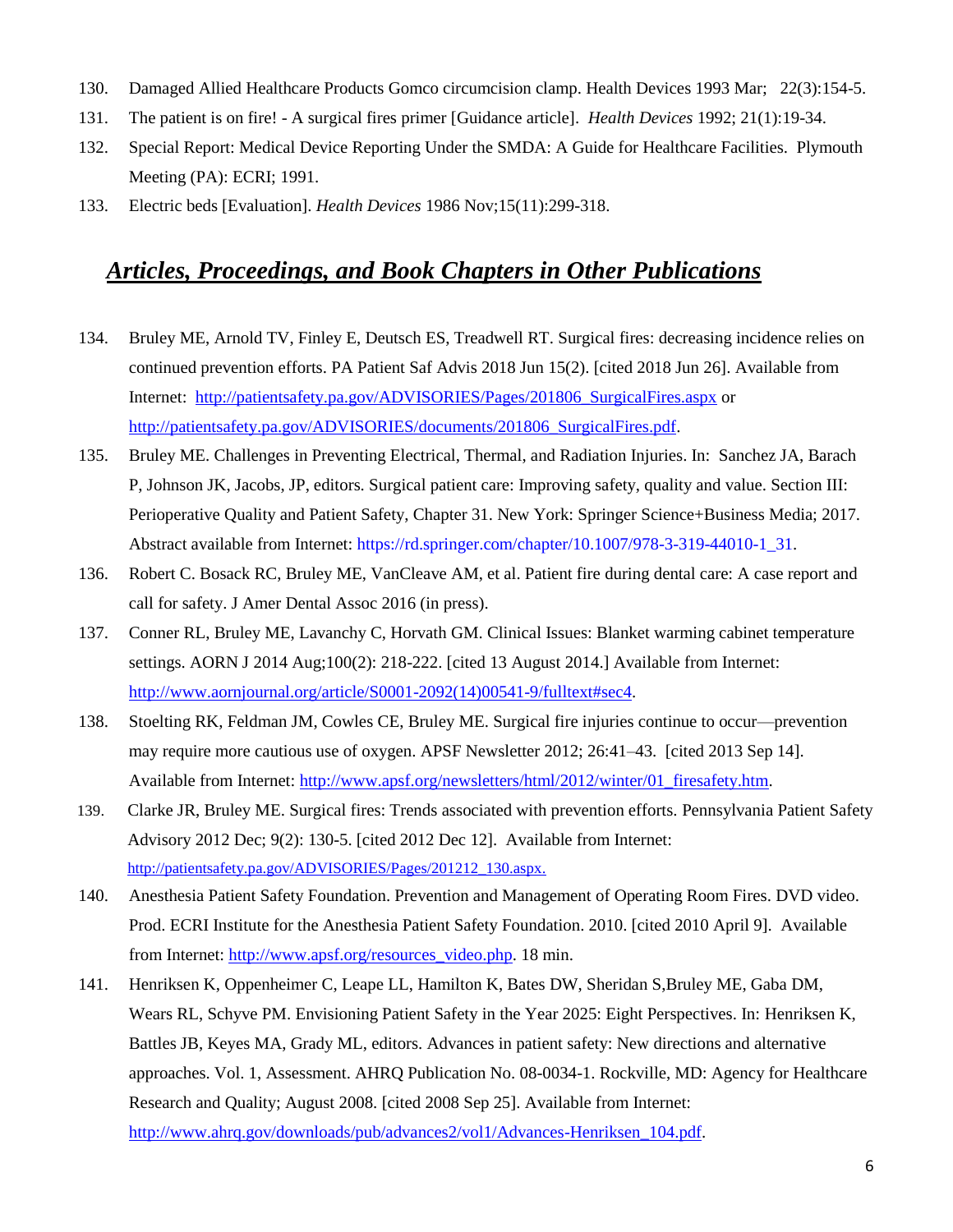- 142. Bruley ME. Head and neck surgical fires. In: Eisele DW, Smith RV eds. *Complications of Head and Neck Surgery, 2nd Edition.* Philadelphia: Mosby (an imprint of Elsevier), 2009.
- 143. Bruley ME. Forensic engineering analysis of medical device accidents. J Nat Acad Forensic Engineers 2007 Jun;24(1):23-47.
- 144. Braun JA, Kessler L, Bruley M. FDA bed safety guidance: mitigating risk. Nur Homes/Long Term Mgmt 2006 May;55(5):36-41. ). [cited 2008 Jun 18]. Available from Internet: [http://www.ltlmagazine.com/ME2/dirmod.asp?sid=&nm=&type=Publishing&mod=Publications%3A%3AA](http://www.ltlmagazine.com/ME2/dirmod.asp?sid=&nm=&type=Publishing&mod=Publications%3A%3AArticle&mid=8F3A7027421841978F18BE895F87F791&tier=4&id=1C37D01BC6EA4D0DA1B35F09FB7F0026) [rticle&mid=8F3A7027421841978F18BE895F87F791&tier=4&id=1C37D01BC6EA4D0DA1B35F09FB7F](http://www.ltlmagazine.com/ME2/dirmod.asp?sid=&nm=&type=Publishing&mod=Publications%3A%3AArticle&mid=8F3A7027421841978F18BE895F87F791&tier=4&id=1C37D01BC6EA4D0DA1B35F09FB7F0026) [0026.](http://www.ltlmagazine.com/ME2/dirmod.asp?sid=&nm=&type=Publishing&mod=Publications%3A%3AArticle&mid=8F3A7027421841978F18BE895F87F791&tier=4&id=1C37D01BC6EA4D0DA1B35F09FB7F0026)
- 145. Braun JA, Bruley M. Preventing fires caused by hospital beds. Nur Homes/Long Term Mgmt 2006 August;55(8). [cited 2008 Jun 18]. Available from Internet: [http://www.ltlmagazine.com/ME2/dirmod.asp?sid=&nm=&type=Publishing&mod=Publications%3A%3AA](http://www.ltlmagazine.com/ME2/dirmod.asp?sid=&nm=&type=Publishing&mod=Publications%3A%3AArticle&mid=8F3A7027421841978F18BE895F87F791&tier=4&id=E673F4C4D3A94D86B353D90C16C45FD9) [rticle&mid=8F3A7027421841978F18BE895F87F791&tier=4&id=E673F4C4D3A94D86B353D90C16C45](http://www.ltlmagazine.com/ME2/dirmod.asp?sid=&nm=&type=Publishing&mod=Publications%3A%3AArticle&mid=8F3A7027421841978F18BE895F87F791&tier=4&id=E673F4C4D3A94D86B353D90C16C45FD9) [FD9.](http://www.ltlmagazine.com/ME2/dirmod.asp?sid=&nm=&type=Publishing&mod=Publications%3A%3AArticle&mid=8F3A7027421841978F18BE895F87F791&tier=4&id=E673F4C4D3A94D86B353D90C16C45FD9)
- 146. Bruley, M. Koch, FA. Medical Device Accidents: Nursing and Clinical Engineering Roles During a Collaborative Investigation. *Biomed Instr & Tech*. 2005 39:4 (Healthcare Technology Horizons, suppl): 61- 64.
- 147. Nemeth CP, Cook RI, Crowley J, Ragan M, Battles J, Smithson K, Bruley M. Above Board: Issues in medical accident investigation and analysis. In: Proceedings of the *Human Factors and Ergonomics Society 49th Annual Meeting*. Orlando, FL: Human Factors and Ergonomics Society, 2005 (Sep).
- 148. Bruley ME, Coates VH. Medical device regulatory and technology assessment agencies. In : Dyro JF, ed. *Clinical engineering handbook*. Burlington: Elsevier Academic Press; 2004.
- 149. Bruley, ME. Reporting Medical Device Hazards To Third Parties: Mandatory Versus Voluntary Programs. In: IEEE. Proceedings of the Twelfth Annual International Conference of the IEEE Engineering in Medicine and Biology Society. Philadelphia: Institute for Electrical and Electronics Engineers, 1990 Nov:1952-1953. ISBN: 0-87942-559-8.
- 150. Bruley ME. Surgical fires: perioperative communication is essential to prevent this rare but devastating complication. *Qual Saf Health Care* 2004;13(6):467–471. [cited 14 Oct 2014.] Avaiable from Internet: [http://www.ncbi.nlm.nih.gov/pmc/articles/PMC1743921/pdf/v013p00467.pdf.](http://www.ncbi.nlm.nih.gov/pmc/articles/PMC1743921/pdf/v013p00467.pdf)
- 151. Bruley ME, de Richemond AL. Supplemental oxygen versus latent alcohol vapors as surgical fire precursors [letter]. *Anes Analg* 2002;95: 1459.
- 152. de Richemond AL, Bruley ME. Use of supplemental oxygen during surgery is not risk free. *Anesthesiology* 2000; 93(2):583-4.
- 153. Bruley ME, Coates VH. Regulatory and assessment agencies. In : Bronzino JD, ed. *The biomedical engineering handbook (3rd ed.)*. Boca Raton: CRC Press, 2006.
- 154. Bruley ME, Coates VH. Regulatory and assessment agencies. In : Bronzino JD, ed. *The biomedical*